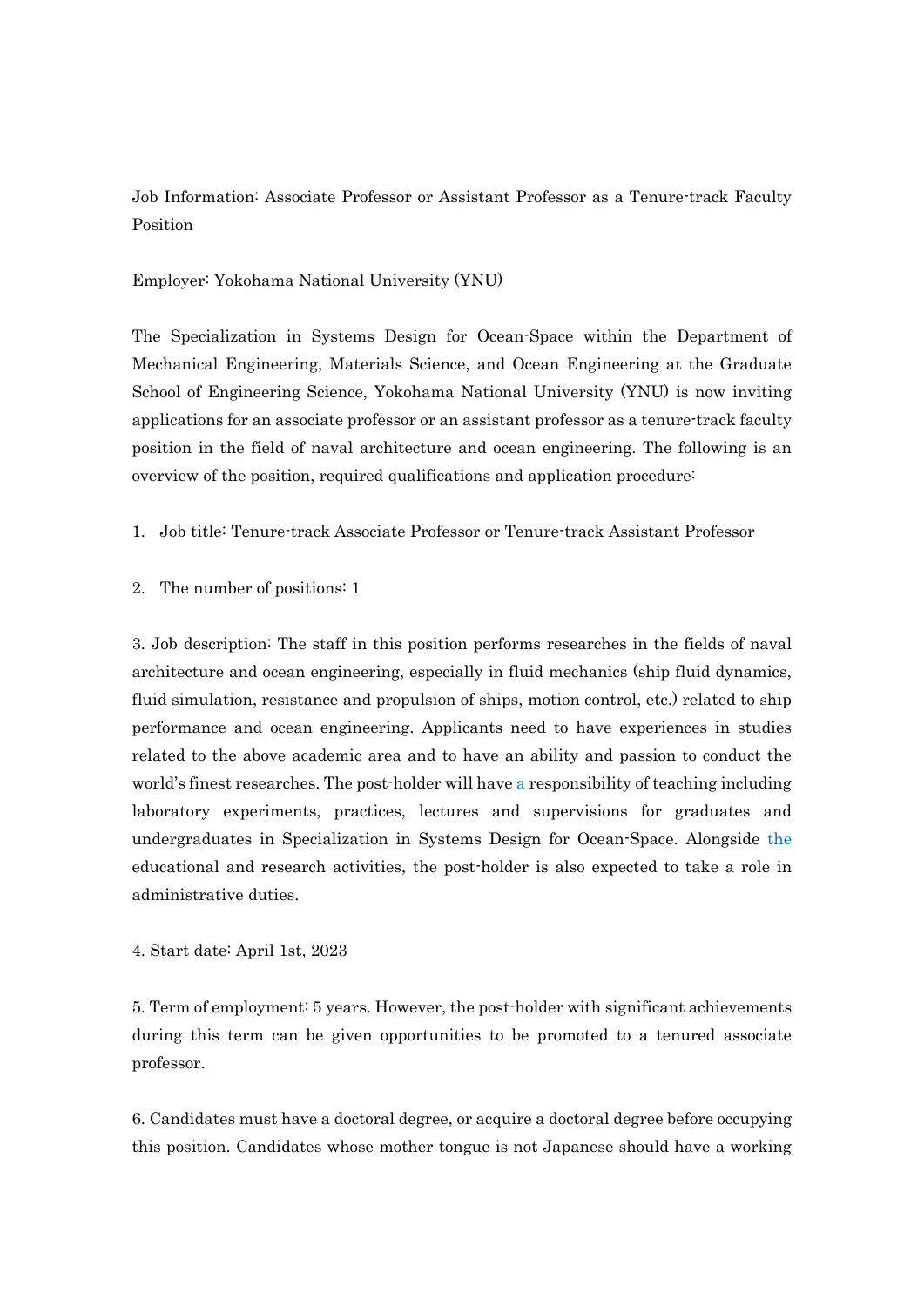knowledge of Japanese in order to be able to carry out education and research activities.

7. Compensation: Basic salary is determined in accordance with the regulations of YNU.

8. Completed applications must be received by August 10th, 2022. Completed applications should include the following documents:

(1) A curriculum vitae with a face photo, and photocopy of your doctoral degree certificate (if the applicant has already earned a doctoral degree)

(2) Lists of research achievements, including refereed journal publications, international conference papers with peer-review, other conference papers, invited talks, books, etc. Impact factors should be indicated for refereed journal publications (If the paper is accepted for publication but in press, the document which proves that the paper is accepted should also be attached) Also, h-index, and total number of citation for your top 3 papers should be shown.

(3) Reprints or copies of five representative publications.

(4) Lists of research grants and funds (received as a principal investigator or a coinvestigator), collaborative works, international academic activities, patents, etc.

(5) A summary of research achievements (within 2 pages including figures and tables)

(6) A research plan at YNU (within 2 pages including figures and tables)

(7) A short statement of your educational goals at YNU (within 1 page)

(8) Other information to be noted (within 1 page, submission is optional)

(9) A recommendation letter, and contact information (including affiliation, telephone number and e-mail address) of one reference

9. All the printed documents ((1)-(9)) and a USB-memory or a DVD which stores the electronic files of these documents should be enclosed in an envelope marked as "Application for a tenure-track faculty position of Systems Design for Ocean-Space" in red, and sent by registered mail to the address below.

Note: If it is difficult for you to send your application documents by post, you can submit them electronically using the NII File Sender service provided by the National Institute of Informatics. If you hope to submit your application by NII File Sender, you must send an email to the following email address (see "10. Contact Mailing address") with the title "Request for submission of application documents via NII File Sender" at least one week before the application deadline. Then, we will contact you to instruct you on how to handle NII File Sender.